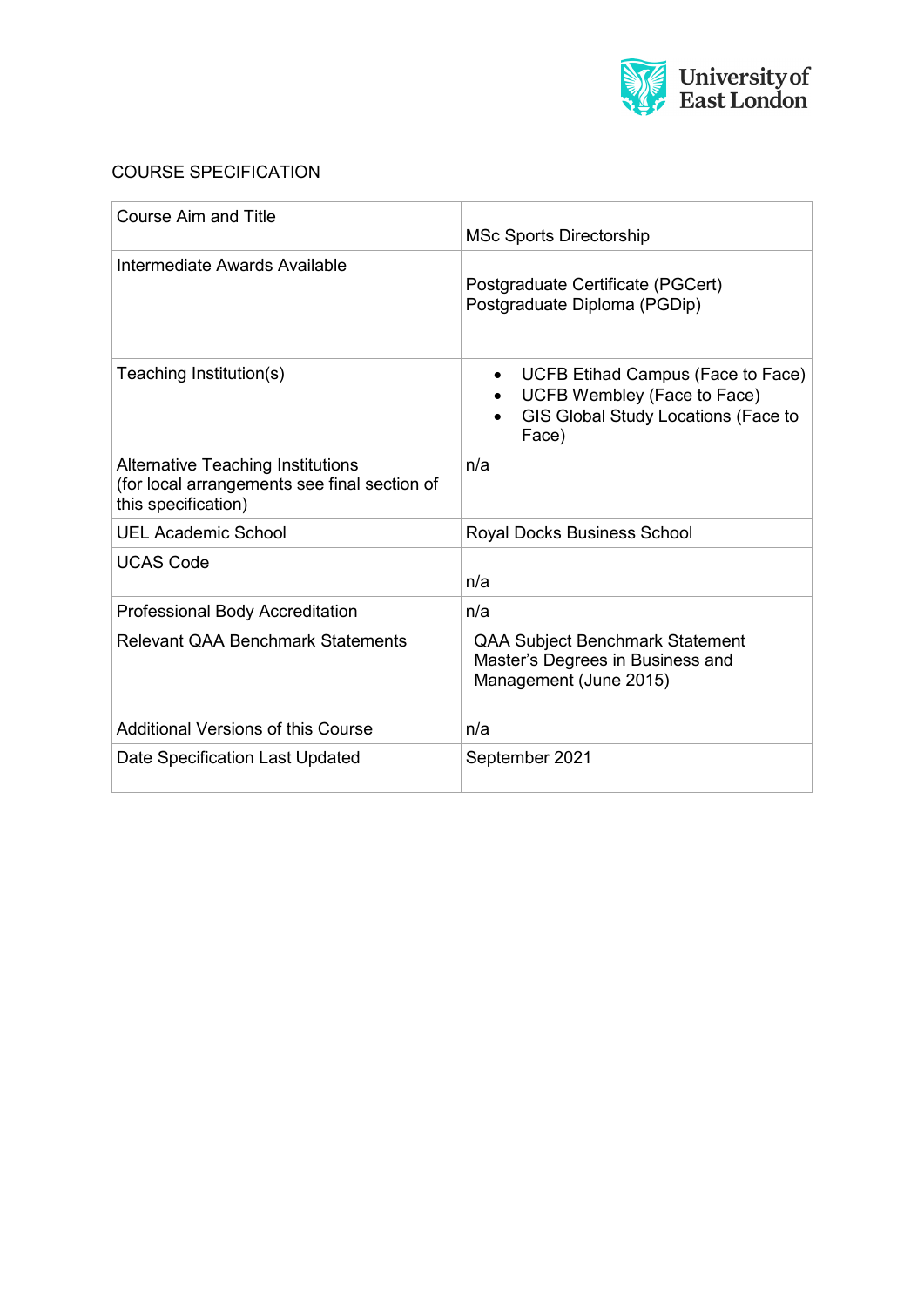

Course Aims and Learning Outcomes

The term Sporting Director refers to the position in competitive sports organisations that sits between the executive function and the on field operational function ( e.g. head coach). This term is often interchangeable with `technical director', `director of football/cricket' etc.

The main educational aims of the programme are to:

- Develop students' ability to think critically and creatively about the role of the Sporting Director and its role in the global sporting environment.
- Provide students with the opportunity to identify, analyse and present innovative approaches to complex problems in the global sporting environment.
- Engender a reflective approach to practice in order to continually learn.
- Facilitate opportunities to conduct research and enquiry into issues associated with the role of the sporting director.
- Provide opportunities for students to communicate complex ideas and arguments about the global sporting environment.

What you will learn:

Knowledge

- Communicate effectively and convincingly about all elements of the sporting leadership environment.
- Synthesise the knowledge and understanding gained and apply this to creating innovative and relevant solutions to contemporary problems.
- Apply knowledge and understanding in the analysis of real time issues and challenges within the contemporary global sporting industry.

Thinking skills

- Think critically, analyse and appraise statements in terms of evidence.
- Appraise and solve complex problems and make decisions on the basis of the results.
- Implement and review decisions.

Subject-Based Practical skills

- Use appropriate decision-making techniques.
- Conduct research into business and management issues either individually or as part of a team using both qualitative and quantitative data and methods.

Skills for life and work (general skills)

• Effectively communicate orally and in written communication.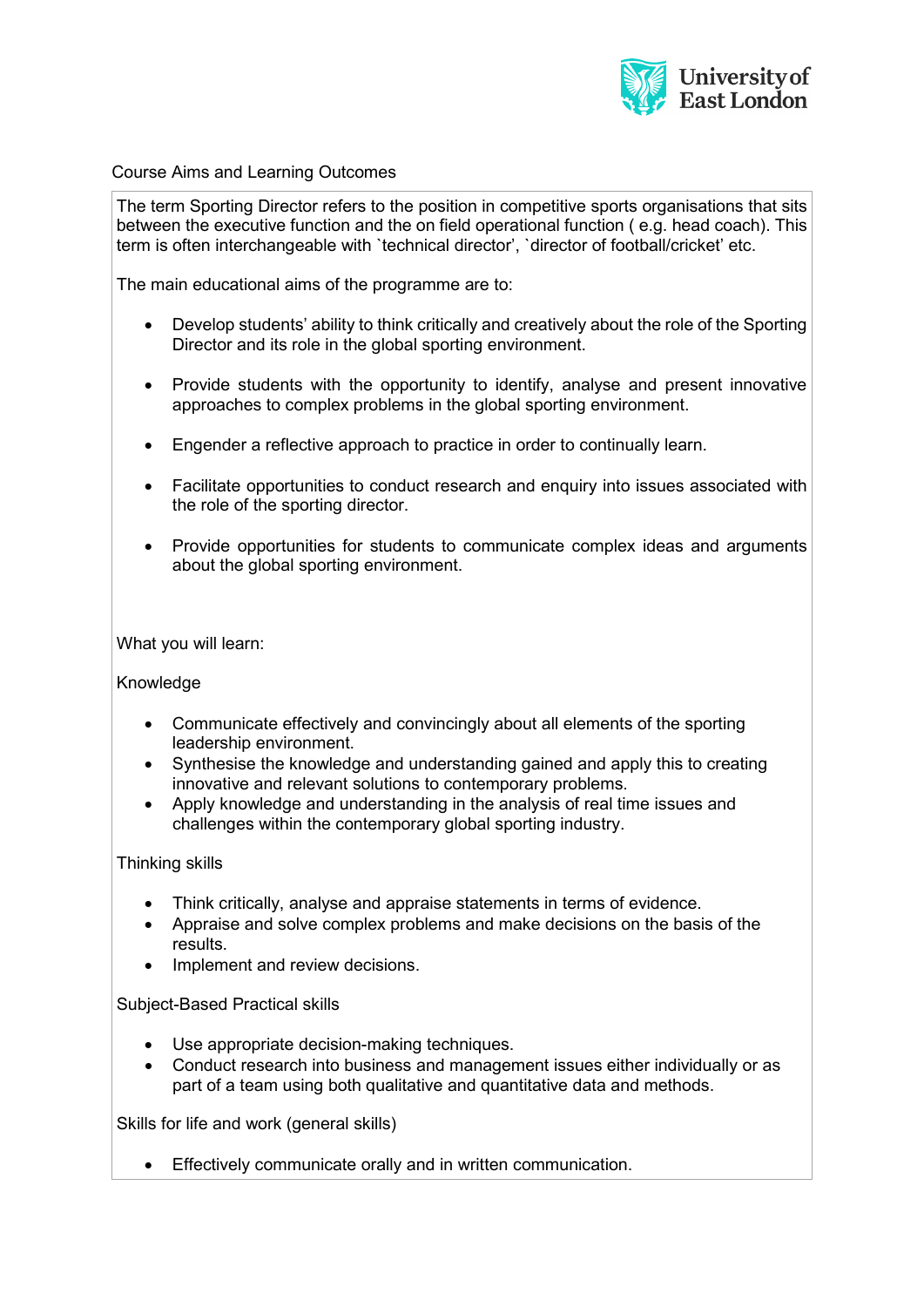

| • Work in a team environment and also on own initiative to tight schedules within |
|-----------------------------------------------------------------------------------|
| realistic game scenarios.                                                         |

• Handle new issues and problems as they arise and provide solutions to the client.

## Learning and Teaching

The MSc Sports Directorship is delivered in a format which allows students to combine study and work in a way that best suits their working life. Students will learn in blocks of face to face study, collaborating with peers to develop knowledge and share experiences.

All teaching, learning and assessment strategies will conform to a task-driven pedagogical approach. Using this approach, the focus shifts from 'the outcomes of instruction' towards the 'processes of learning' i.e. what learners need to do in order to learn. As such there will be a clear and demonstrable integration between theory and practice by a variety of means. Participants will be expected to utilise their current and previous experiences.

The programme combines expert content delivery from the teaching team and guest speakers with specialist expertise drawn from the national and international sporting business community in a workshop environment, providing new and best practice including case studies. Sessions will be interactive and formative feedback will be an aspect of the learning approach embedded within this learning and teaching approach. Confidentiality will be part of the teaching and learning agenda to encourage the sharing of best practice in order to maximise the learning environment.

#### Assessment

A range of assessment types are used across the programme, as appropriate to each module. Assessment is predominantly continuous, employing items that might include written assignments, reports, case study analyses, presentations, portfolios, reflective writing as well as practically orientated items. Applied assessment tasks are used as far as possible to enable students to link theory with practice, thereby assessing knowledge and understanding alongside subject-specific skills and key skills. Feedback and evaluation will be undertaken and used to inform on-going programme development, and the student experience.

#### Work or Study Placements

n/a

Course Structure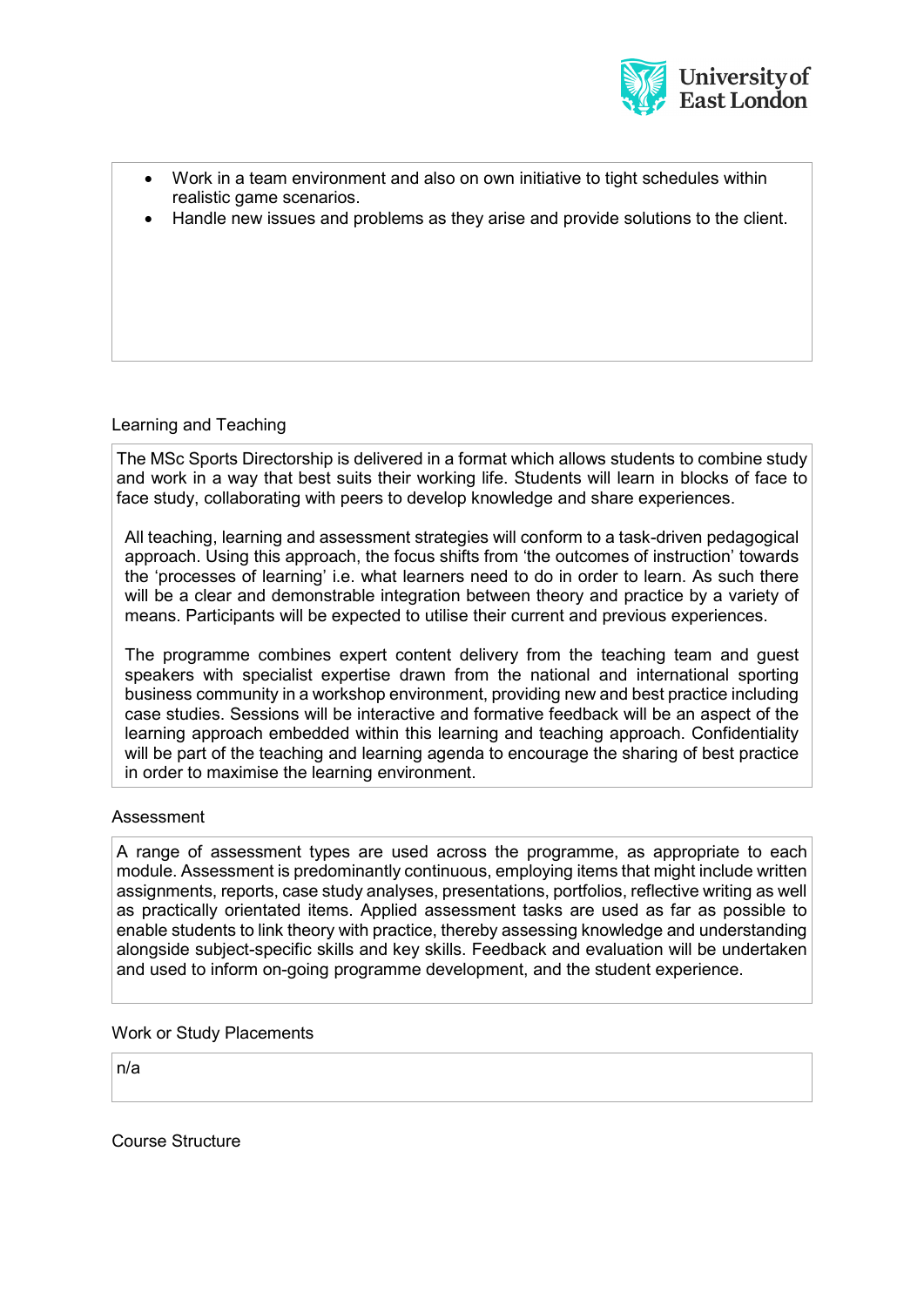

All courses are credit-rated to help you to understand the amount and level of study that is needed.

One credit is equal to 10 hours of directed study time (this includes everything you do e.g. lecture, seminar and private study).

Credits are assigned to one of 5 levels:

- 3 Equivalent in standard to GCE 'A' level and is intended to prepare students for year one of an undergraduate degree course.
- 4 Equivalent in standard to the first year of a full-time undergraduate degree course.
- 5 Equivalent in standard to the second year of a full-time undergraduate degree course.
- 6 Equivalent in standard to the third year of a full-time undergraduate degree course.
- 7 Equivalent in standard to a Masters degree.

Courses are made up of modules that are each credit weighted.

| Level          | <b>Module</b><br>Code | <b>Module Title</b>                                                                            | Credit<br>Weighting | <b>Core/Option</b> | <b>Available</b><br>by Distance<br>Learning?<br>Y/N |
|----------------|-----------------------|------------------------------------------------------------------------------------------------|---------------------|--------------------|-----------------------------------------------------|
| 7              | <b>UD7015</b>         | Personal Leadership in a<br><b>Global Sporting</b><br>Environment                              | 30                  | Core               | N                                                   |
| $\overline{7}$ | <b>UD7016</b>         | <b>Leading High</b><br>Performance Sports<br>Organisations in the<br><b>Global Environment</b> | 30                  | Core               | $\mathsf{N}$                                        |
| $\overline{7}$ | <b>UD7017</b>         | Leading Innovation and<br>Change in the Global<br>Sports Industry                              | 30                  | Core               | N                                                   |
| $\overline{7}$ | <b>UD7018</b>         | Financial, legal and media<br>issues for the Sporting<br><b>Director</b>                       | 30                  | Core               | N                                                   |
| 7              | <b>UD7019</b>         | <b>Applied Professional</b><br>Project                                                         | 60                  | Core               | $\mathsf{N}$                                        |

The module structure of this course:

The overall credit-rating of this course is 180 credits. If for some reason you are unable to achieve this credit you may be entitled to an intermediate award, the level of the award will